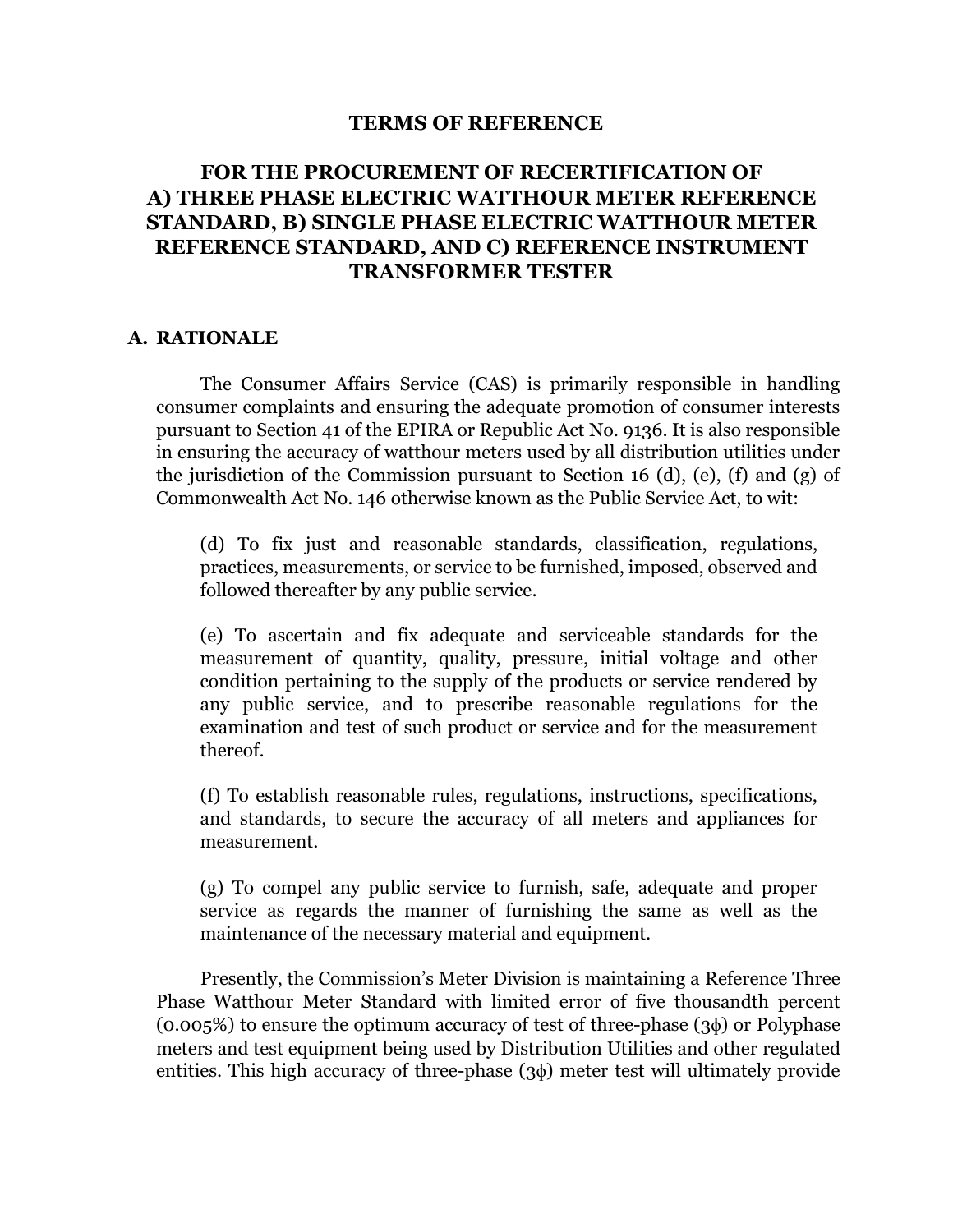commercial and industrial consumers protection in terms of accuracy on kilowatthour registration of their electricity consumption.

In addition, the Commission's Meter Division is maintaining a Single Phase Electric Watthour Meter Reference Standard with a maximum error of two hundredth percent (0.02%) to ensure the optimum accuracy of test of kwhr meters and other equipment being used by regulated entities. This high accuracy of meter test will ultimately provide consumer protection in terms of accuracy on kilowatthour registration of their electricity consumption.

Further, the Commission's Meter Division is also maintaining a Reference Instrument Transformer Tester with an error of two hundredth percent (0.02%) to ensure the optimum accuracy of test of instrument transformers being used by regulated entities. The traceability of this high accuracy instrument transformer test will ultimately provide confidence to the regulator since consumer protection in terms of accuracy on kilowatt-hour registration of their electricity consumption is guaranteed.

However, the effectivity of the calibration certificates of the said equipment will expire in July 2022. To guarantee the maintenance of these accuracies, these equipment needs to be sent annually to an internationally-accredited calibration laboratory to maintain its record of traceability and accuracy.

#### **B. OBJECTIVE**

The Recertification of the Commission's Reference Three-Phase (3ɸ) Watthour Meter Standard is in compliance with the requirement of Section 5.5.2 of the ANSI C12.20-2015 which states that:

"For polyhase loading, the meter shall be tested with voltage and current phase angles similar to actual service installations. Polyphase loading will be mandatory for testing of polyphase meters effective January 1, 2020."

Likewise, Philippine Grid Code Section 9.2.5.3.2 states that:

"Only measuring and testing Equipment with certified calibration records and unexpired calibrations may be used for the testing of meter accuracies."

Distribution Utilities' meter shops, Third Party Meter Shops and other entities are required to maintain the required accuracy of their testing equipment. To maintain the said accuracy limit, DUs, Third Party Meter Shops are required to submit to the Commission their testing equipment for re-certification and to be traceable to ILAC-MRA in accordance with ERC Resolution No. 12, Series of 2009.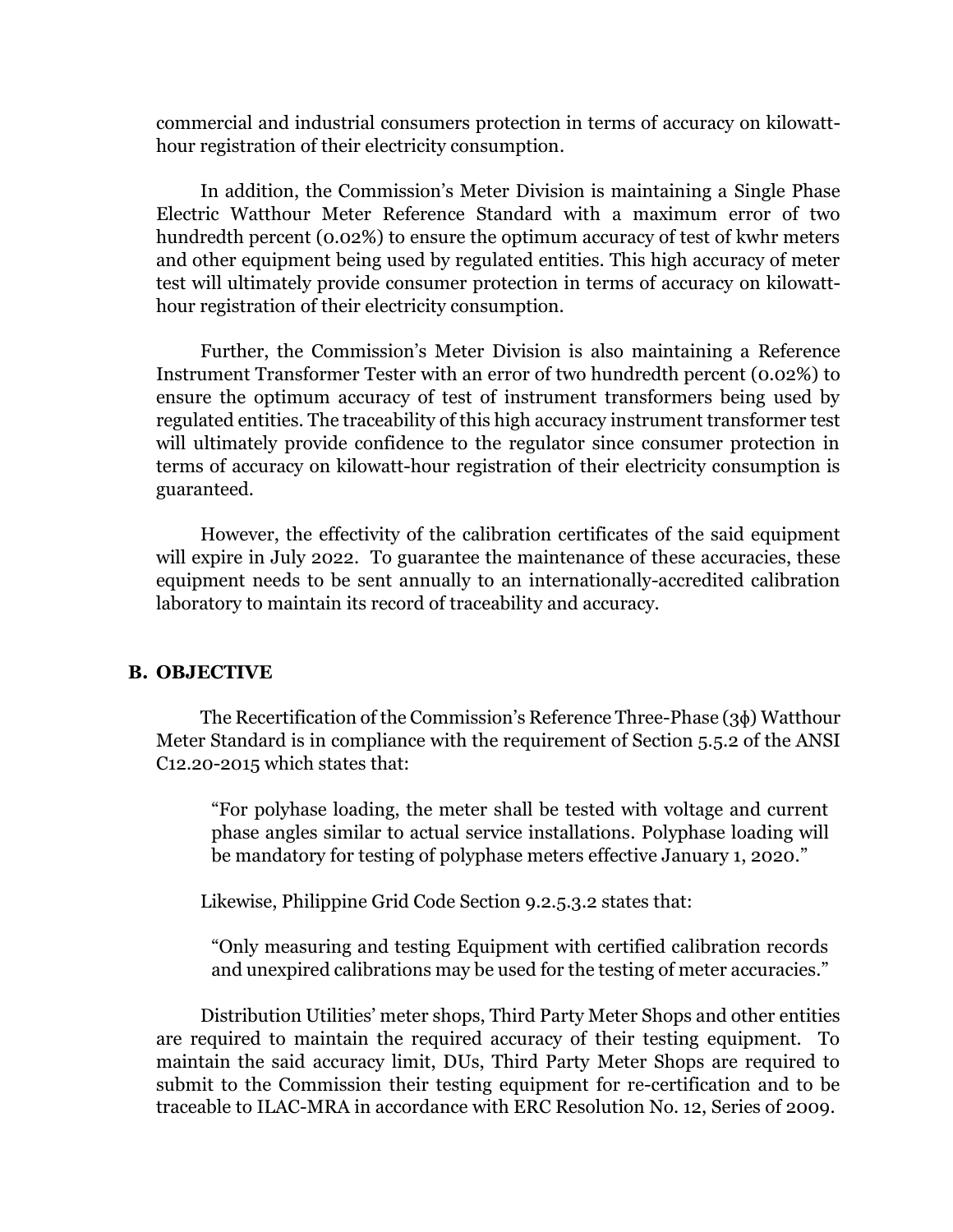The Recertification of the Commission's Single Phase Electric Watthour Reference Meter Standard is intended to adhere to the unbroken chain of traceability and accuracy of meter standards. Maintaining the accuracy of the Reference Standard translates to confidence that the test equipment of the distribution utilities' meter shops are accurate, which eventually redounds to a truthful and precise measurement and recording of the electricity consumption of the end-user.

The Recertification of the Commission's Reference Instrument Transformer Tester is in compliance with the requirement in Section 9.2.4.2 of the Philippine Grid Code (PGC) which states that:

"The Metering Service Provider shall also operate and maintain a measurement assurance system, consisting of procedures, meter calibration standards and testing equipment and a central meter calibration laboratory in accordance with ERC regulations. All test to be performed on revenue metering instrument transformers shall be done with the use of measuring and testing instruments with un-expired calibration and an established traceability to national and/or international standards of measurements."

Distribution Utilities' meter shops and other entities bring their Instrument Transformer Testers to the Commission for re-certification, and to be traceable to the ILAC-MRA.

### **C. RESPONSIBILITIES OF THE WINNING BIDDER**

The following are the responsibilities/obligations of the winning bidder:

- 1. It shall be responsible for the re-certification and calibration of the Test Equipment by a certifying laboratory which is recognize by the regional calibration body and a holder of an Accreditation Certificate traceable to ILAC-MRA;
- 2. Secure from the Commission the necessary documentation for the release, transportation and take custody of the Test Equipment;
- 3. Pick-up the Test Equipment from the Energy Regulatory Commission, Main Office, FAS-GSD located at the 14th floor, Pacific Center Building, San Miguel Avenue, Pasig City or Exquadra Tower Building, Exchange Road, Ortigas Center, Pasig City (subject to written notice in case of transfer);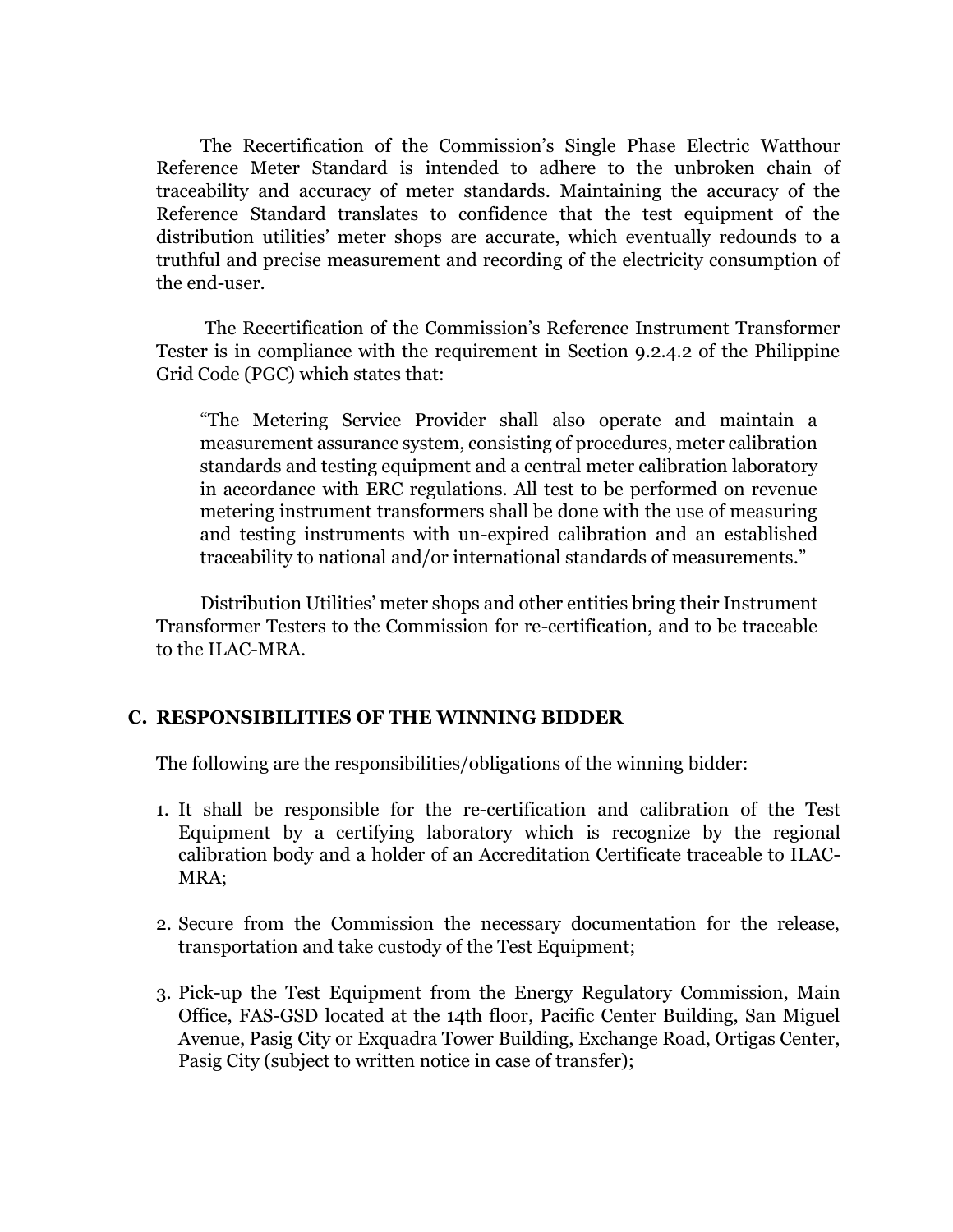- 4. Responsible for any damage and/or loss of the test equipment while in transit from the ERC to its point of destination and vice versa; and
- 5. Deliver/return of the three (3) re-certified equipment, including the Certificates of Calibration is required to be completed within seventy-five (75) calendar days from receipt of the Notice to Proceed (NTP).

# **D. RESPONSIBILITIES OF THE ERC**

- 1. Prepare pertinent documents for the release of the Equipment and to acknowledge receipt of the same upon return, taking note of details such date and condition of the item received;
- 2. The ERC Technical Property Inspection Committee (TPIC) shall conduct Acceptance procedure to the Recertified Equipment; and
- 3. Prepare payment due to the Winning Bidder after completion of the delivery of the Equipment to the Main office, including its Calibration Certificate.

# **E. SCHEDULE OF DELIVERY**

The Winning Bidder should deliver/return of the three (3) re-certified Equipment, including the Certificates of Calibration is required to be completed within seventy-five (75) calendar days from receipt of the Notice to Proceed (NTP).

# **F. DETAILS OF THE THREE PHASE ELECTRIC WATTHOUR METER REFERENCE STANDARD SUBJECT OF RECERTIFICATION**

| Brand / Type                  | $\ddot{\cdot}$ | $ZERA / COM$ 5003 |
|-------------------------------|----------------|-------------------|
| <b>Serial Number</b>          |                | 070000585         |
| ERC Property No.              |                | REF STD - 07      |
| <b>Error Specification</b>    |                | 0.005%            |
| <b>Last Calibration Date:</b> |                | July 21, 2021     |

# **G. DETAILS OF THE SINGLE PHASE ELECTRIC WATTHOUR METER REFERENCE STANDARD SUBJECT OF RECERTIFICATION**

| Brand / Type       | Radian / RD 21 – 212 Dytronic Portable Standard |
|--------------------|-------------------------------------------------|
| Serial Number      | 200966                                          |
| ERC Property No. : | WRS - 061                                       |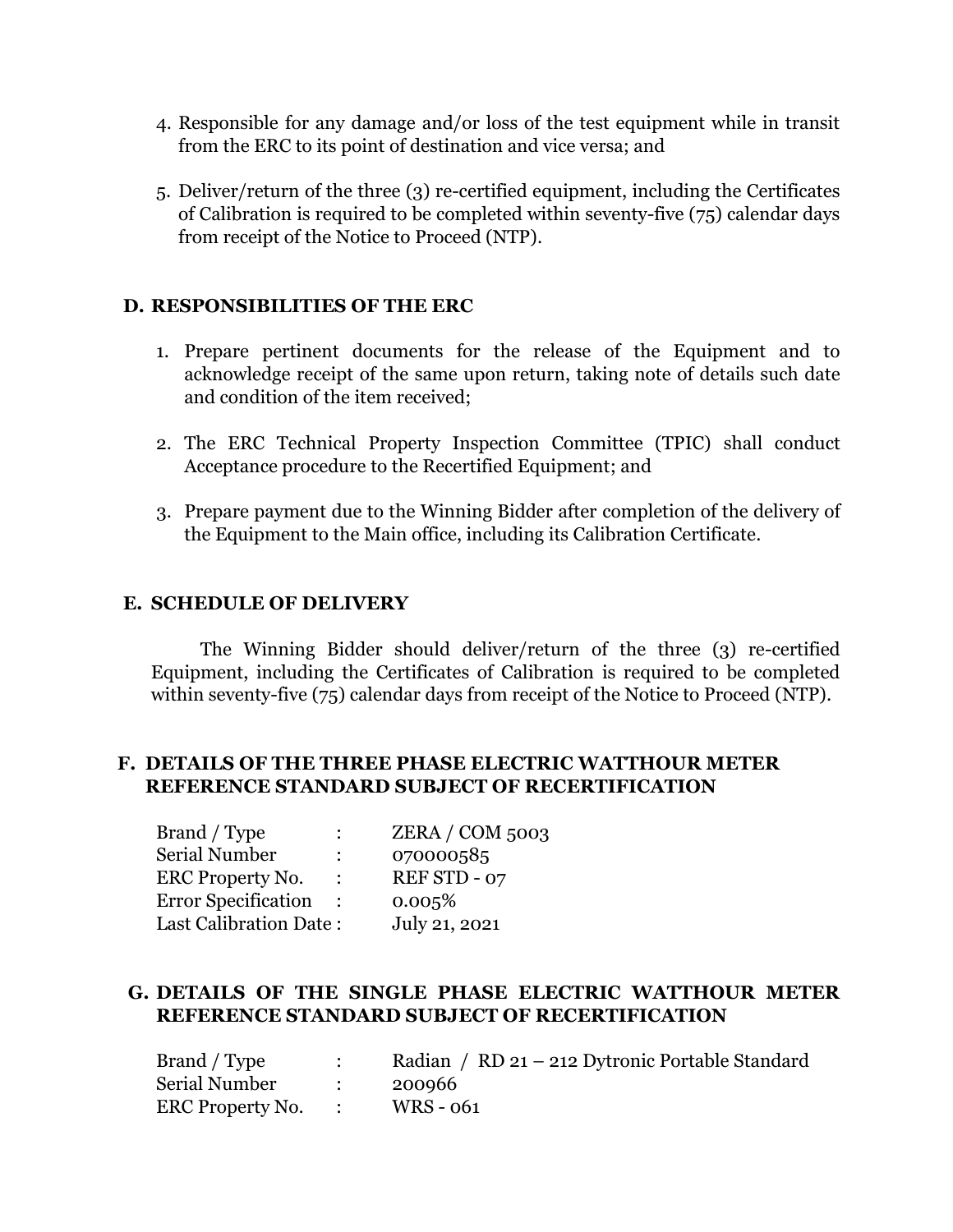| <b>Error Specification</b> | 0.02%         |
|----------------------------|---------------|
| Last Calibration Date:     | July 22, 2021 |

### **H. SPECIFICATIONS OF THE INSTRUMENT TRANSFORMER TESTER**

| Brand / Type                  | $\ddot{\phantom{0}}$ | Red Phase $/590J - V2$ |
|-------------------------------|----------------------|------------------------|
| Serial Number                 | $\ddot{\cdot}$       | 7705                   |
| ERC Property No.              | $\ddot{\cdot}$       | $MTC - EOPT - 20$      |
| <b>Error Specification</b>    |                      | 0.02%                  |
| <b>Last Calibration Date:</b> |                      | July 21, 2018          |

### **I. MODE OF PROCUREMENT**

The procurement shall be undertaken through Public Bidding pursuant to RA No. 9184 and its 2016 Revised IRR.

# **J. FUND SOURCE and APPROVED BUDGET FOR THE CONTRACT**

- 1. The fund for this engagement shall be sourced through the Government of the Philippines (GOP) Continuing Appropriations for the Fiscal Year 2021 and Current Appropriations for the Fiscal Year 2022 of the ERC.
- 2. The Approved Budget for the Contract (ABC) for the project is **ONE MILLION SEVEN HUNDRED NINETY-EIGHT THOUSAND PESOS (PhP 1,798,000.00**), inclusive of Calibration Fees, courier service, and government taxes and all other fees and charges.

# **K. PAYMENT SCHEME**

- 1. The Total Contract Price which should not exceed the ABC of **ONE MILLION SEVEN HUNDRED NINETY-EIGHT THOUSAND PESOS (PhP 1,798,000.00**). Payment shall be released within thirty (30) days after final acceptance of the three (3) re-certified equipment, including the Certificates of Calibration issued by the calibration laboratory.
- 2. Since the above payment shall be subject to the usual government accounting and auditing requirements, the Winning Bidder is expected to be familiar with the Government Accounting and Auditing Manual (GAAM).

# **L. ACCEPTANCE/REJECTION PERIOD**

Testing/Inspection and Acceptance or Rejection: Within 15 calendar days from the actual delivery date, the ERC authorized representative shall test and inspect the equipment and indicate in the Inspection and Acceptance Report that equipment is